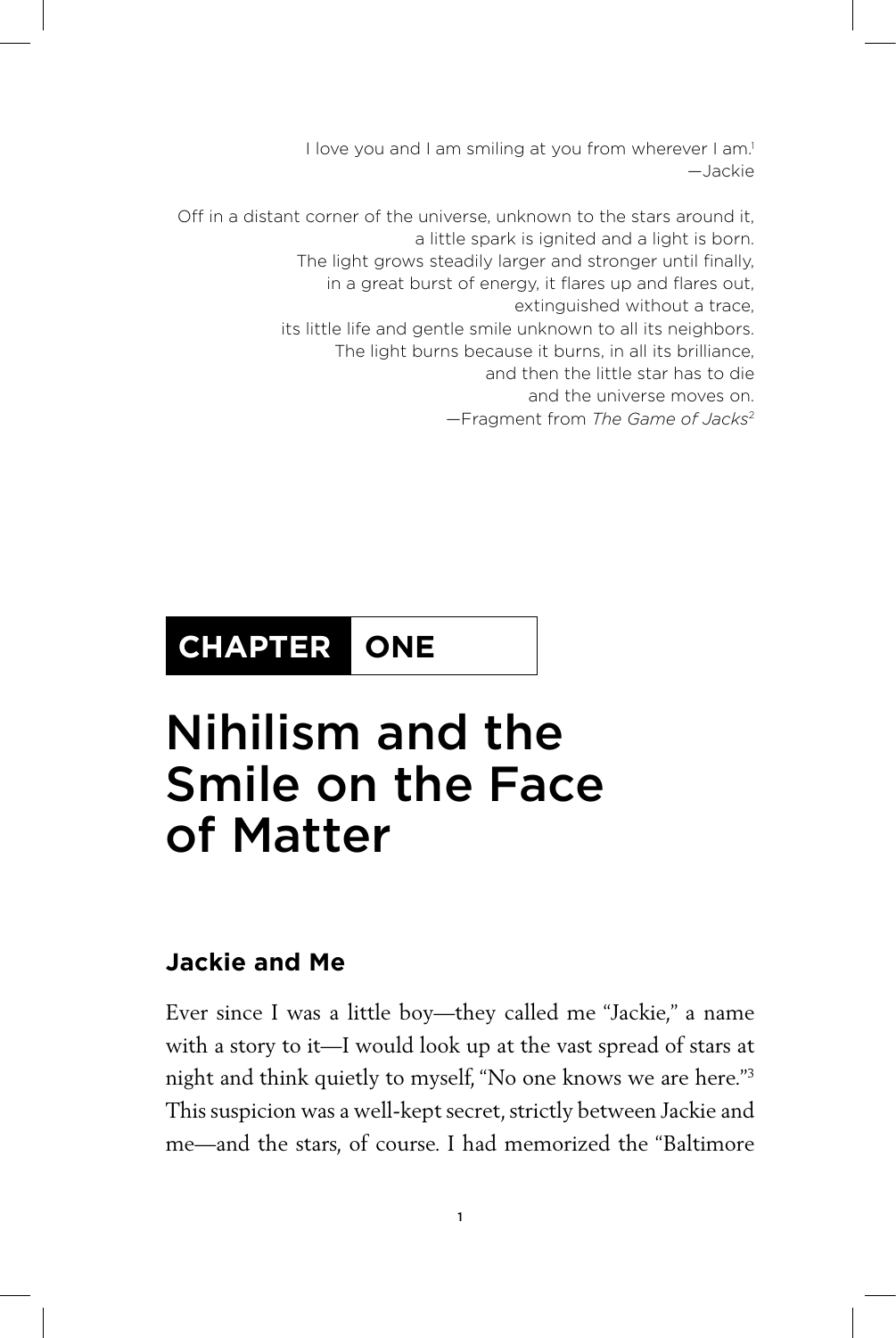#### 2 - HOPING AGAINST HOPE

Catechism" as instructed, and I knew as well as everybody else what it said. But that did not quell my inquisitiveness. I still wondered, in the back of my mind, is there anyone out there, God or anyone at all, or is it just stars all the way out? It was a passing thought. I never brought it up with the nuns because they would have killed me or, even worse, turned me in to the pastor, an imposing priest who would have expelled me from my parish school. Then I would have had to go to public school with all the Protestant kids, who I was reasonably sure were going to hell for being heretics.

Our parish was our world. It was like being born in a little European village, with the church in the center of the neighborhood. That did not change when my world widened in high school, when I first met kids from other parishes. To this day at reunions, bald and overweight simulacra of our high school selves recognizable only by pictures taken fifty years ago still identify themselves by the parishes from which they hail. So it wasn't worth it. I was not about to bring up an occasional thought, a whimsical bit of imagination born of summer nights lying on my back looking up at the skies, just a touch of the incredulity I harbored about the story they were telling me—the nuns, the priests, my parents, and everyone I knew. I myself dismissed it as an idle thought. All that immensity was just the power of God stretched out in space and time, God showing off some of those omni-attributes for which the Catechism said he was so famous. Where else could the stars have come from anyway?

After high school, I entered the "religious life" (Catholicspeak for life in a religious order), and they started calling me "Brother Paul." I still remember a sermon given by a retreat master when I was a novice. A million, million, million years from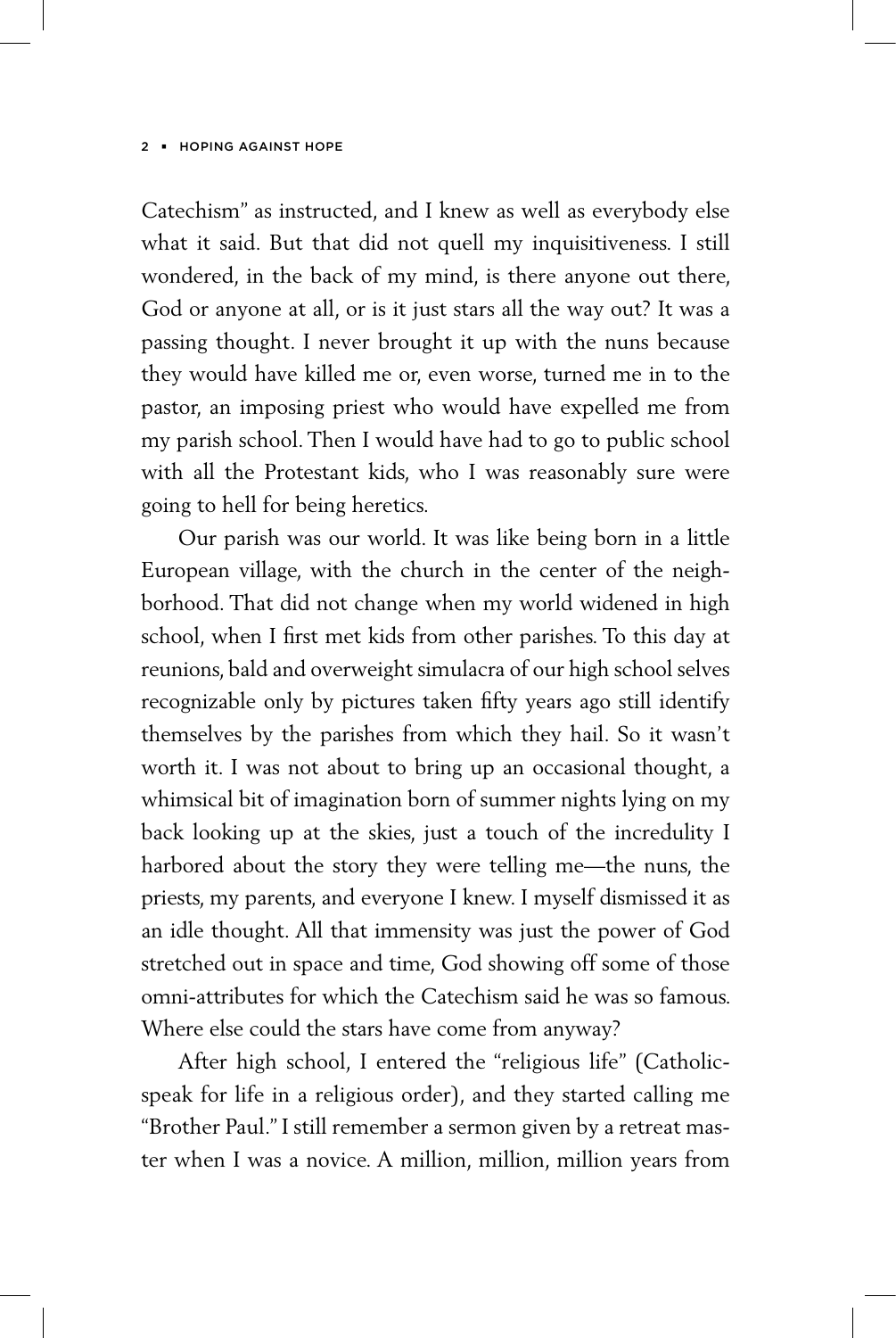now, his voice soaring through our little chapel and out across the eons, *you* will still be here—he meant mostly our immortal souls, of course—and everything depends on how you use this fleeting morsel of time, some three score and ten or so. (The numbers down here on Earth have since improved, at least if you're affluent; we are inching close to four score.) Jackie, Brother Paul, and I—or someone or something in what I with less assurance than ever still call "I"—believed him thoroughly, and my heart stirred with fervor. I went to the Director of Novices and asked if there could be one exception to the vow of poverty I was going to take at the end of the "canonical year and a day" of Novitiate. I wished to have a personal copy of the Retreat Master's book, which I was sure would both preserve my vocation and ensure my eternal salvation.

I needed all the help I could get with both. They told us that by entering the religious life we had "left the world" to dedicate ourselves to God. But leaving the world did not keep me safe from the stars, which still came out every night and found me hidden in my remote Novitiate setting. And with the stars just a wisp of a thought, Jackie's memory of the stars, his slight suspicion of a cosmic void, floating gently in the back of his mind. Of course, I did not dare broach such a thought to the Retreat Master, or to the Director of Novices, and I tried not to bring it up too often with Brother Paul.

I have been brooding over this thought ever since, from my childhood life in pre-Vatican II Catholicism, an altar boy and all the rest, in a Church that was about to change more in the next forty years than it had in the previous four hundred. The specter of it followed Brother Paul and accompanied me later into professional life, when they were calling me "Professor," and Jackie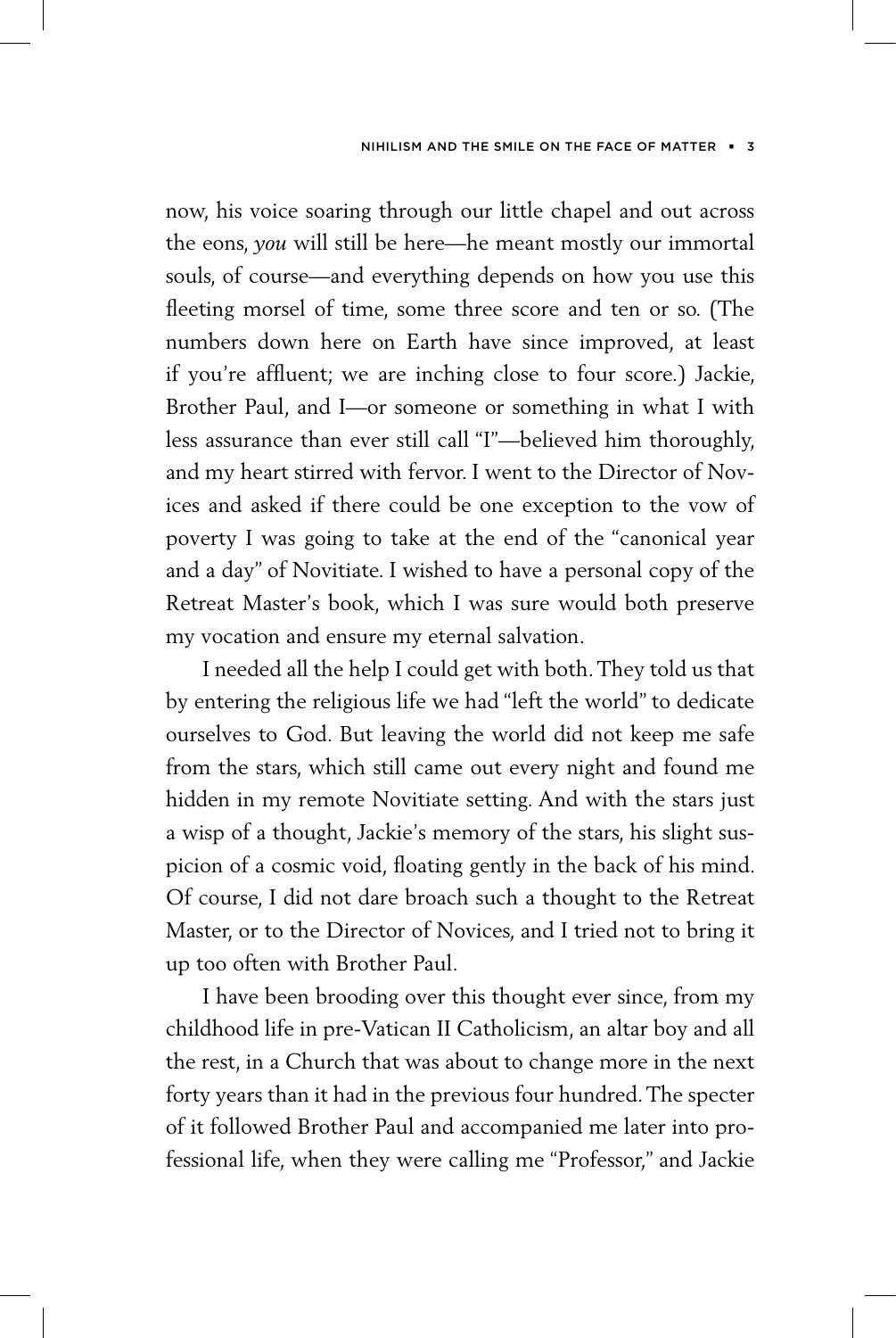#### 4 - HOPING AGAINST HOPE

could safely conceal himself behind "John D." Philosophy professors, I discovered with delight, were actually paid a salary to brood over the stars, *ex professo*, as it were. (Not wanting to lose any leverage, I never told the dean with whom I negotiated my first contract that I would have done the whole thing for nothing!) It—this thought, this spooky feeling of being surrounded by some anonymous something or other—has lasted until now, which they all tell me is called old age, and maybe they're right. Now bank clerks and supermarket cashiers, in an effort to be cheery, call me "young man," which makes for a piercing confirmation of my advanced years. They are being friendly, and they mean well, but their condescending irony shocks me and burns into my skin every time I hear it. They cannot know out there that from in here nothing much has changed. In here, I am still a little boy looking up at the sweep of stars, since enabled by contemporary technology to look back from outer space at the little bluish ball called planet earth. Jackie, Brother Paul, the professor, and several other fellows I have no time to introduce have been faithful companions throughout and we have all been good friends, happy to have known one another. Jackie in particular revisits me every night, just before I fall off to sleep, or sometimes when I wake up in the middle of the night, when I just can't shut him up. I can't get mad at him; he is just a little boy, a bit scared and a bit too inquisitive for his own good, and he does not realize that these days I need my sleep.

#### **The Inhuman**

Over the course of my professorial life and the flood of books and papers and conversations in conference hotel bars, I have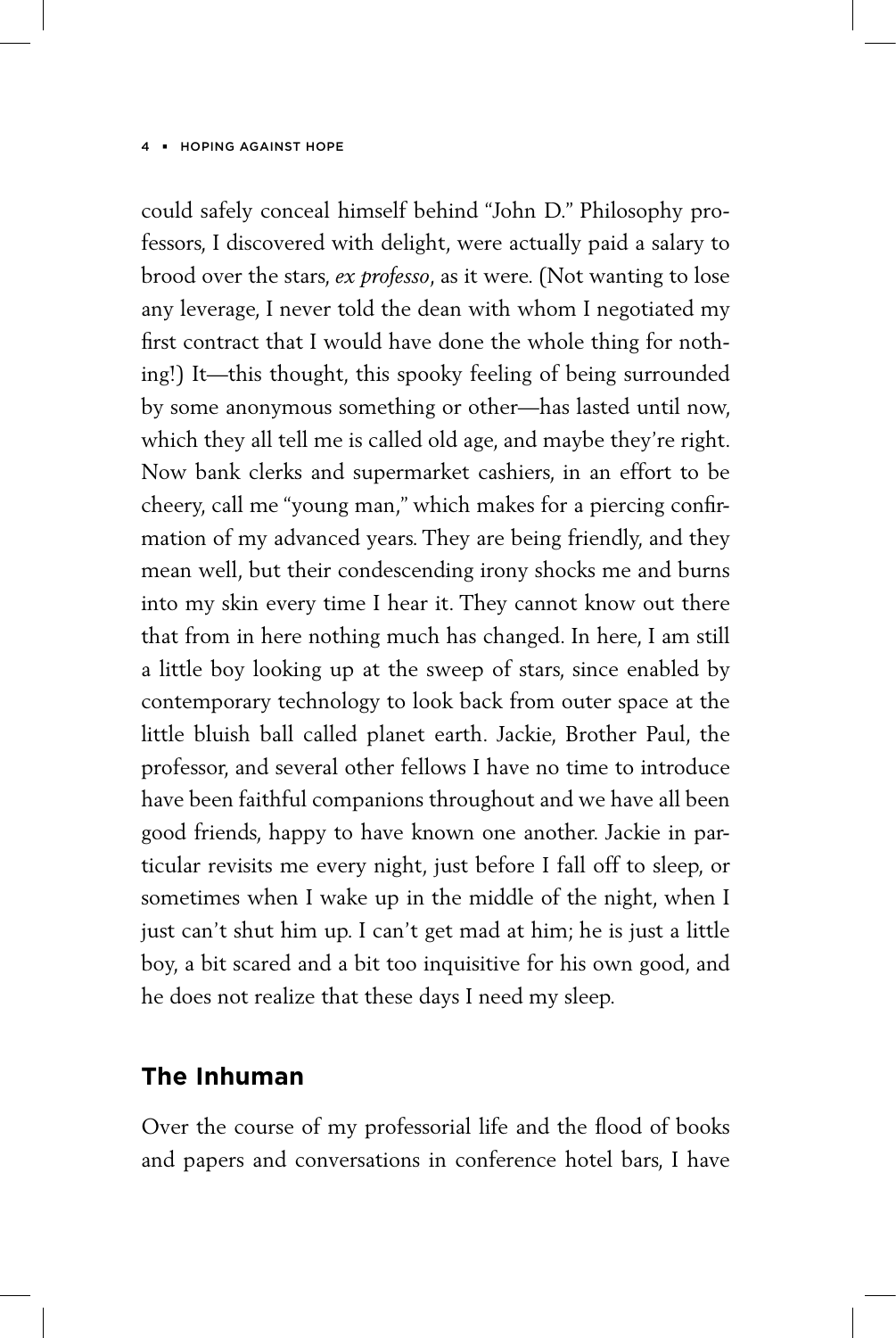come upon several brilliant formulations of Jackie's musings, various versions of the same dubiousness about the same dark skies that keep me up at night and cause me to toss about in bed like a little craft in a tumultuous sea.4 One of the more poignant expressions, which I will share with you here, is found in Jean-François Lyotard (1924–1998), a twentieth-century French philosopher. I will try not to overdo it, but you should not be surprised to find me citing French philosophers. Having come of age intellectually in the bosom of the Catholic Church, having had the good fortune to be educated by a handful of intelligent, progressive Catholic teachers in high school and professors in college, it was the intellectual culture of Continental Europe, German and French, that most spoke to our hearts, addressing what we called in those days—and the word still has a use the *existential* questions. Those questions show up pointedly in art, religion, and philosophy, and make up the passion of my life. They search for truth existentially conceived, which Søren Kierkegaard—a lifelong hero of mine—called a truth "to live and die" for. It is not an accident that so many Catholic graduate programs in philosophy—surrounded on all sides by an Anglo-Saxon Protestant culture and a philosophical climate that had abandoned American Pragmatism and adopted a more positivistic, empiricist, and logicist approach to philosophy—went "Continental." After Vatican II, which was spearheaded by French and German theologians, Continental philosophy was the discourse of choice for most Catholic and recovering Catholic philosophers who were looking for an alternative to the austere scholasticism on which they were raised.

Lyotard was famous for giving us what would prove to be the received definition of the "postmodern condition" in a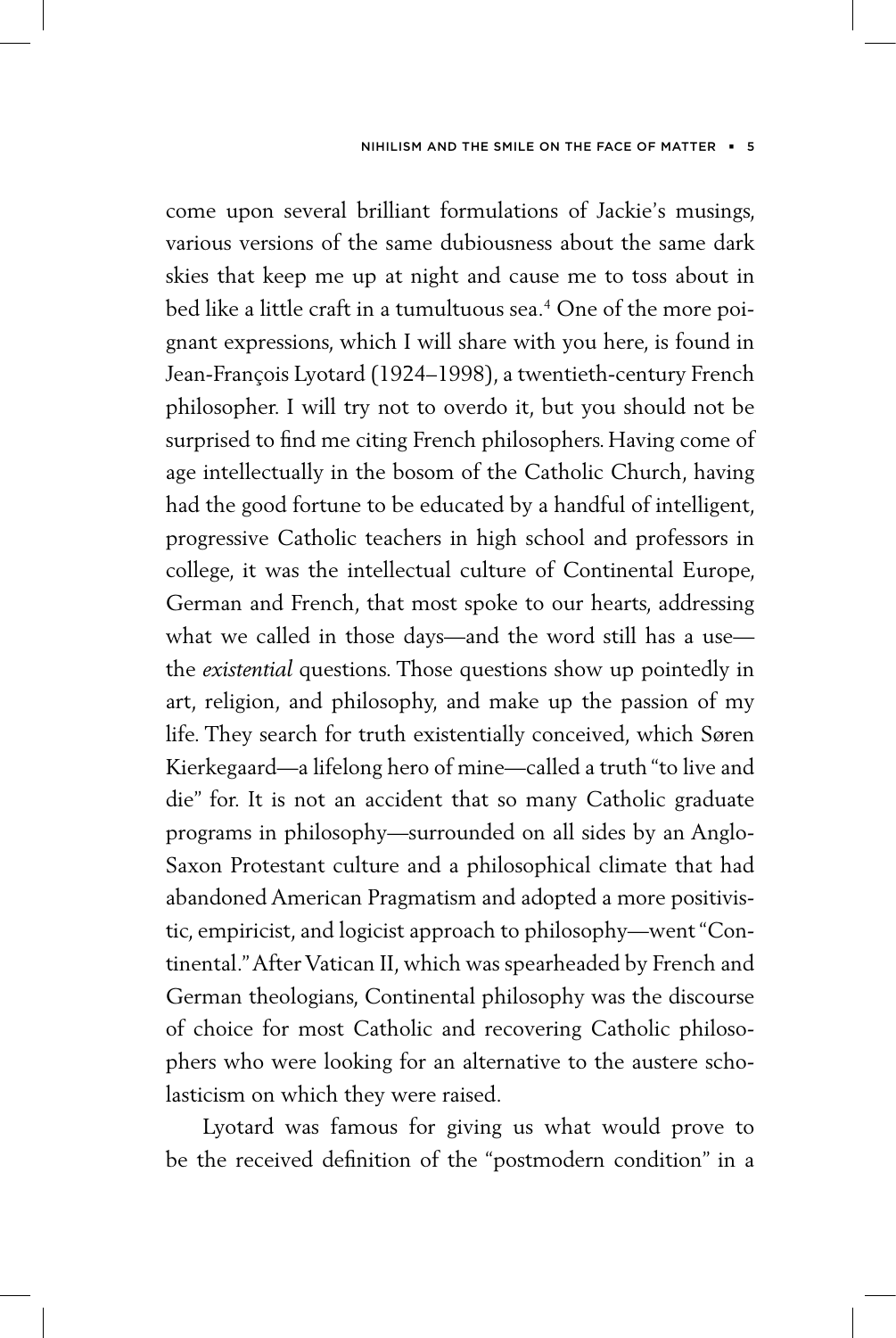commissioned report on the state of knowledge today (in 1979). This condition, he said, is one of "incredulity"—an excellent word of which Jackie and I could make good use—about any big overarching story that tries to make the Big Point, to make sense of everything. Then, about a decade later (1987), Lyotard felt obliged to report in again, this time informing us that our condition was even worse than he first thought, even more unnerving, indeed pointless. This condition he called the "inhuman,"5 which has a very eerie sound, and makes incredulity look like small potatoes.

Lyotard put this spooky feeling, which I knew fairly well, quite pointedly. As we speak, he says, the sun is inexorably expanding and in four or five billion years will explode. Star death the physicists call it, a thought that would have been unthinkable to the ancients. In a billion years or so the earth will be toast, burnt to a crisp by the solar expansion. Then, says Lyotard, all of the conflicts and wars of today, all of our inconclusive philosophical debates will have finally been concluded. That is a taunt aimed at the philosophers, in case you missed it. All of our hopes will be dashed, all of our fears put to rest. Everything will die with the sun, and in that sense, if we allow ourselves to look that far ahead, everything's dead already, before the fact. If to be alive now means to hope in the future—to hope that things have a point—then we are already dead. We cannot even say that humanity will be "history" because history depends upon memory, and at that future point memory and thought itself will be dead. Art, religion, philosophy, the sphere of absolute spirit (Hegel) and existential concerns (Kierkegaard), will have proven not so absolute after all. Thought will have ended and no one will be there to report the ending, neither Lyotard nor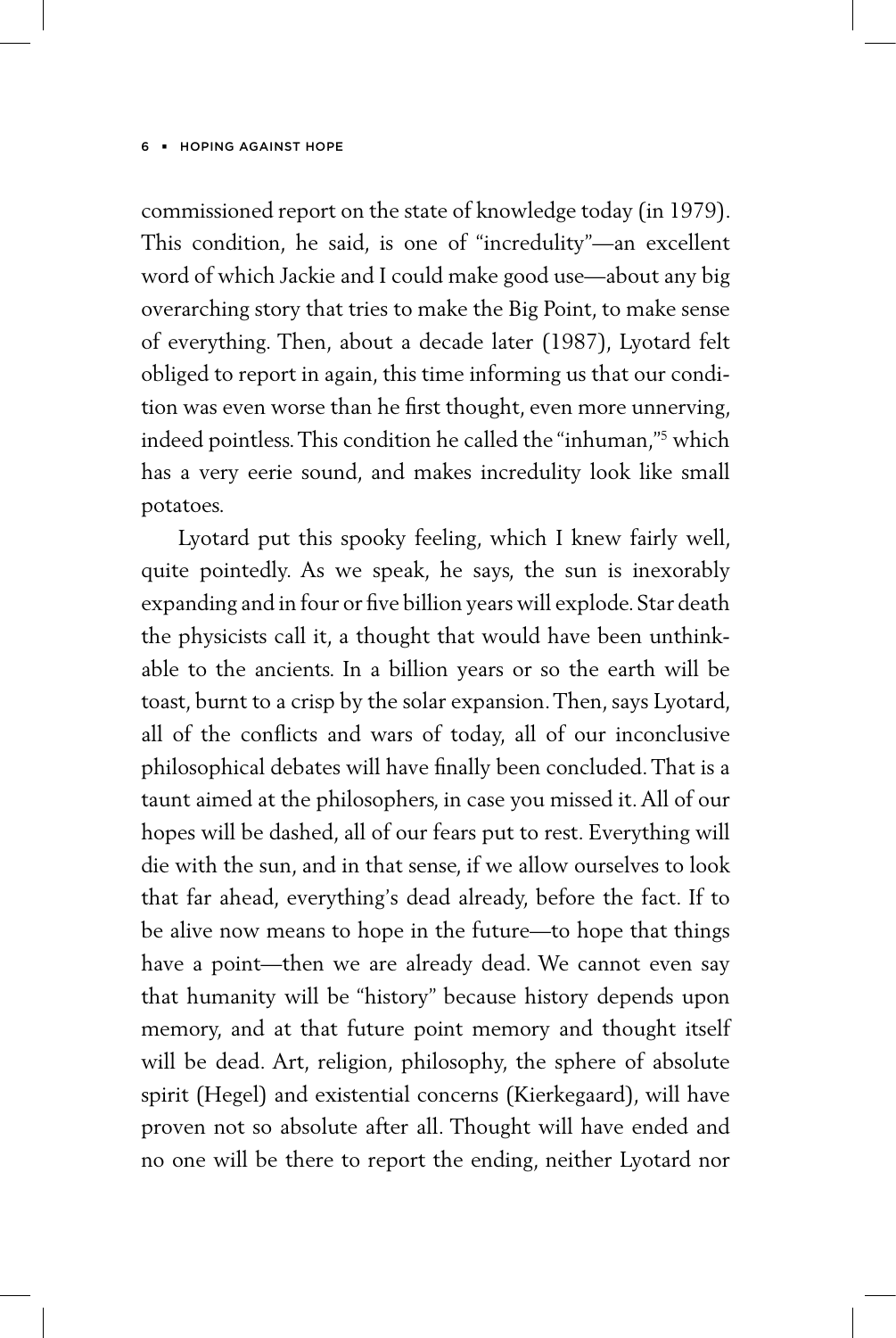anyone else. Thought will have disappeared and that very disappearance will go unreported, unthought. Instead of absolute spirit, the absolutely unthought. Instead of reaching a consummation, a catastrophe awaits us; instead of a final conclusion, a terminal condition. Here was the suspicion I harbored on summer nights long ago coming back to haunt me, framed by a master of incredulity with a poetic flare. Jackie never imagined anything quite that dark.

Lyotard goes very far with this idea. We cannot even say that at that point things will be "dehumanized," he points out, because that would require a survivor, a human witness left behind to lament the devastation. There will be no humans around to feel dehumanized, just the posthuman or inhuman. In the inhuman situation there are no humans to pronounce the situation inhumane. Our days on earth "under the sun," as the author of Ecclesiastes says, will all have been, as Lyotard puts it, "no more than a spasmodic state of energy, an instant of established order, a smile on the surface of matter in a remote corner of the universe," a splendid poetic formulation of the anxious meditations I have been making all my life. "Vanity of vanities and all is vanity," Ecclesiastes says (Eccles. 1:2).

When I speak of the poetry of Lyotard's language, I am not criticizing him. On the contrary, it's the thing I love about the French philosophers. I think the poetry is the best, in fact, the only rigorous way to make his point. Then he adds another twist—he evidently enjoys taunting the philosophers. Even those of you who fancy yourselves skeptics and unbelievers, even you incredulous atheists: "You're really believers, you believe much too much in that smile, in the complicity of things and thought, in the purposefulness of all things."6 That smile is just a bit of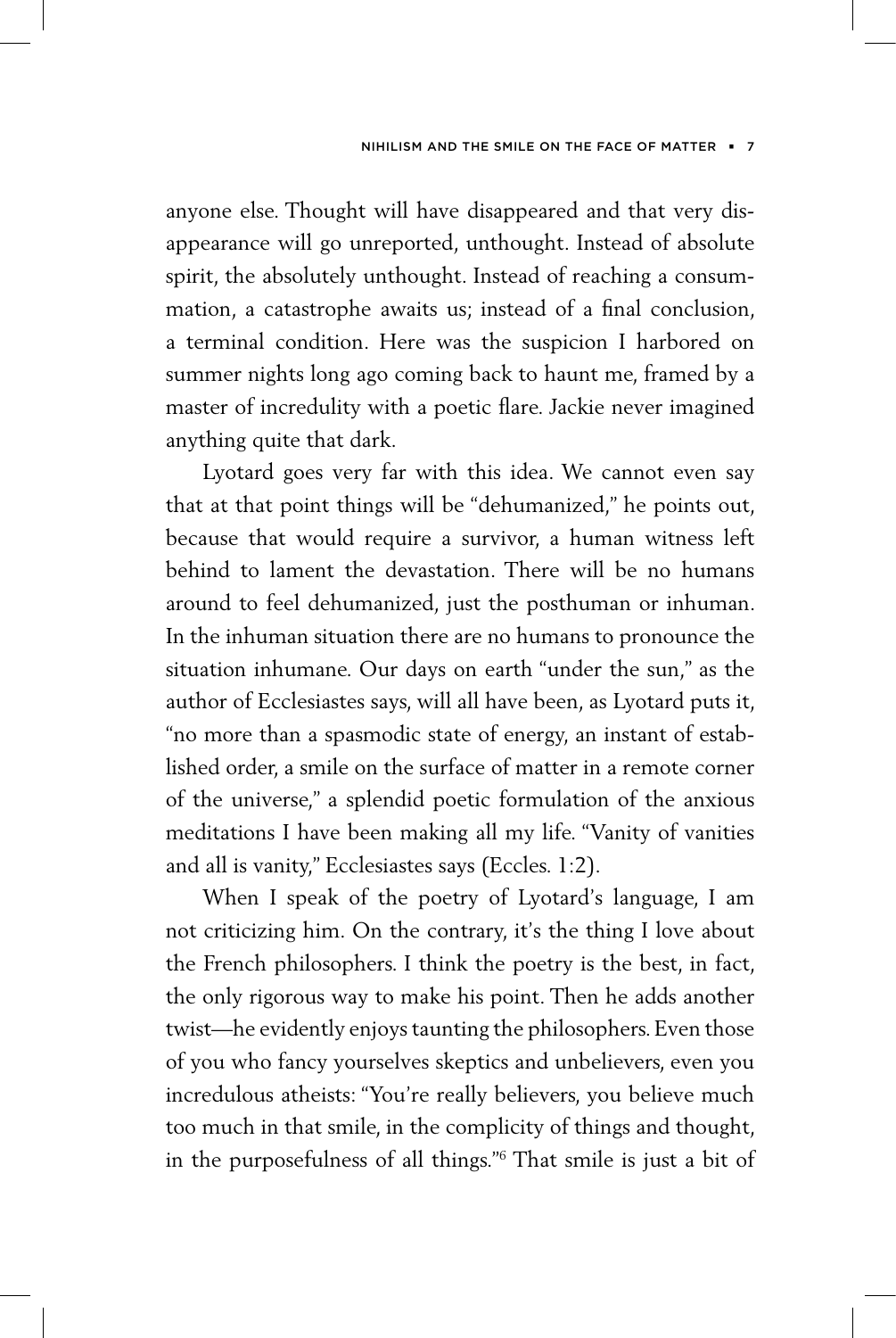#### 8 - HOPING AGAINST HOPE

euphoria from which we should all awaken—both the skeptics and the more upbeat, both the philosophers and theologians, artists and teachers, doctors and politicians, the just or unjust, everyone under the sun, anyone who *believes* (*credere*) anything, who believes in anything or anyone. You will all be toast.

The prick of Lyotard's thought of death, its particularly punishing point, is that Lyotard is not talking about death-asa-part-of-the-cycle-of-life, death as the way the torch of life is passed on to a new generation—many an institution, it is sometimes said with a wry smile, makes its best progress at funerals. This is really death, death pure and simple, the death of deathas-part-of-life. This *death of death* does not mean immortality, which is the way theologians try to blunt the point; it means there is nothing living left to die. This is not the cozy lap of nature (ecologists take note) in which we like to curl up like a cat on a cushion. This is the end of thought, pure disaster, "negation without remainder," says Lyotard, nothing cozy or comforting, nothing ecological or theological, no one there to remember when there was something rather than nothing. Just nothing. Contrary to my retreat master, a million, million, million years from now, we'll just be cinders!

That's nihilism! If that's not nihilism, nothing is!

Of course, we all have had days in which solar oblivion doesn't look so bad. But normally we get over that and life goes on. In fact, it's actually worse than Lyotard is letting on. Beyond the solar nihilism he is describing, there lies what we might call "cosmic nihilism," meaning that in virtue of the accelerating expansion of the universe, everything, the entire cosmos, not just our solar system, will have finally amounted to nothing. At the very end, there is, there will have been nothing. There is no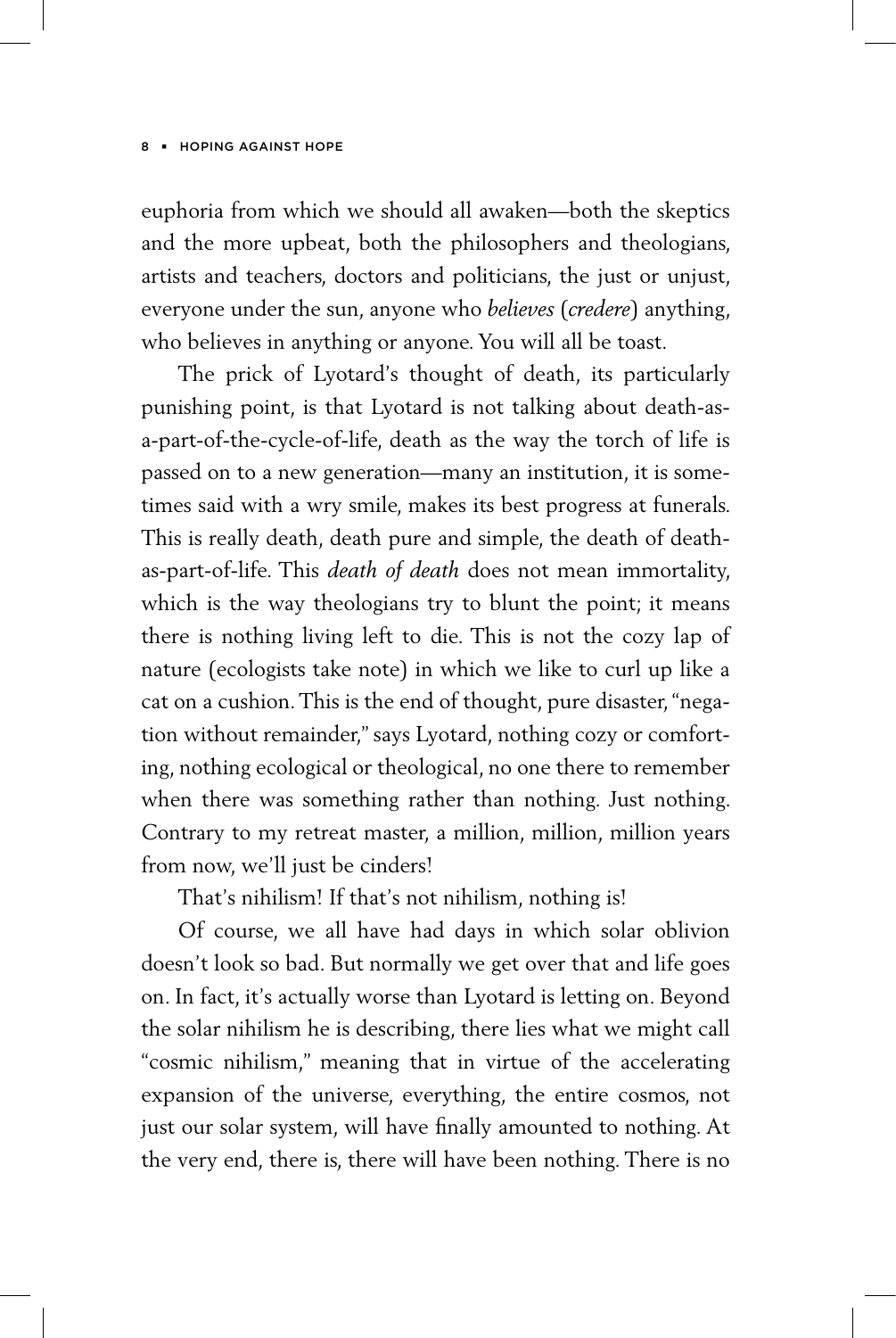simpler, clearer definition of nihilism than that: being expands into nothing; being becomes nothing. It is hard to imagine a harder nut for hope to crack, a higher hurdle for hope to scale. Nihilism is surely the end of hope, surely the most hopeless, the most pointless situation imaginable. Nihilism means it's all hopeless—or else nihilism means nothing at all! If we say that hope means the aspiration that the future is worth more, nihilism means it's not. In the long run, as an old joke goes, nihilism thinks we are all dead. The euphoria will fade. The brief smile on things at present will soon enough be wiped off the face of the cosmos, leaving not a trace behind.

So there was a name for my thought. This phantom thought that I have been carrying around since long before I ever heard the word is what the philosophers call "nihilism." What lies ahead for humans is the inhuman. What precedes and follows and surrounds the human is the inhuman.

Faced with the facelessness of this cosmic oblivion, what do we do now? Is there any human hope in the face of the inhuman? We have two options, Lyotard proposes.

(1) Ignore it. Invoke Epicurus's saying about death, that I have nothing to do with death. So long as I am, death is not; when death is, I am not. Epicurus was talking about the death of the individual; but what he was saying applies to solar death all the more, given that it is eons away. Be oblivious of this oblivion, on purpose. When the inhuman comes, no humans will be there to be bothered by it. The inhuman poses no threat to human euphoria. True, the thought of the deluge that will inevitably ensue will persist in the back of our mind, but way, way back, where it is really no bother. Occasionally we will be reminded of it by the philosophers—but fortunately nobody reads the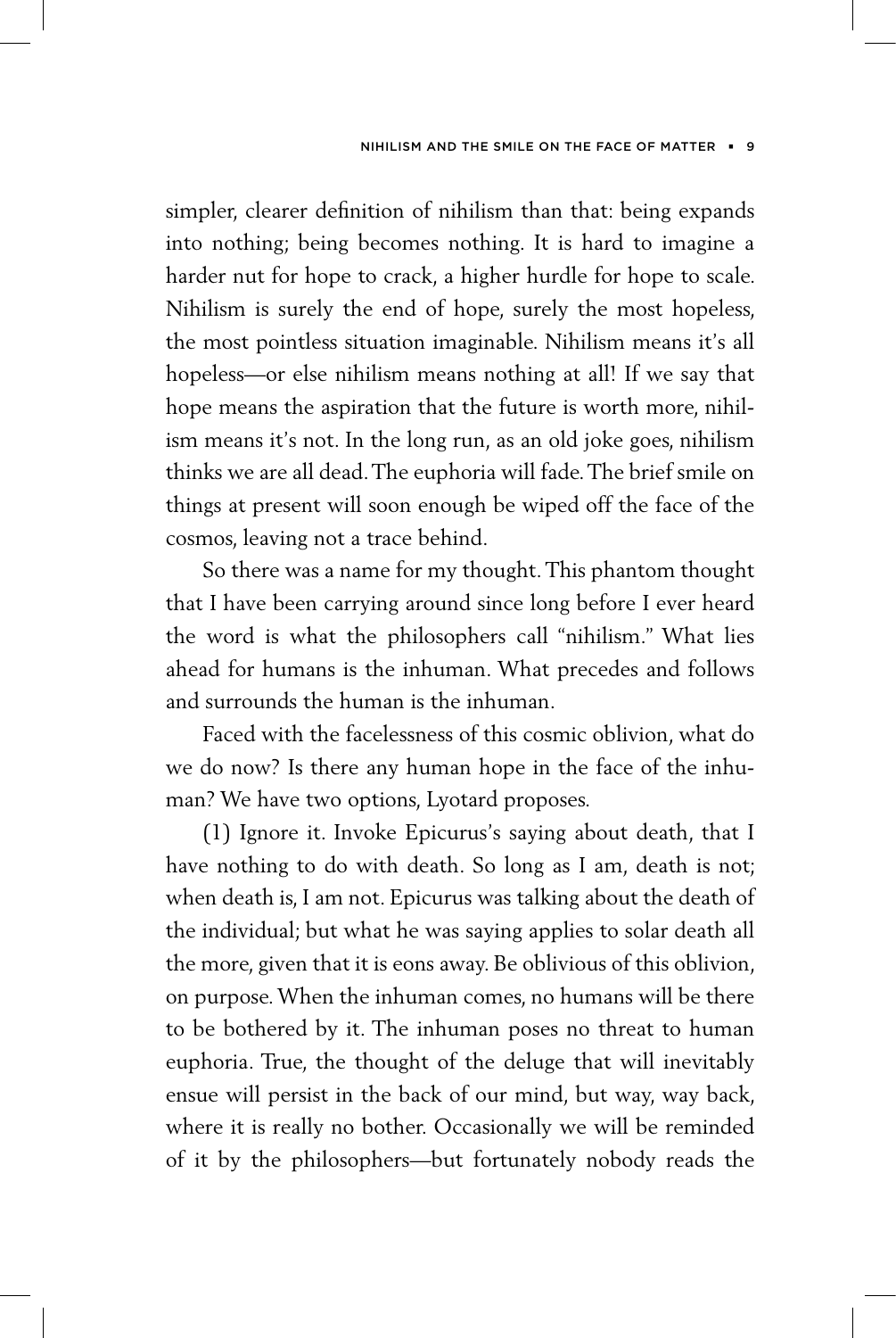philosophers—or by one of those National Geographic specials on television. Just change the channel. Best to behave like the politicians: they know there are long-term problems out there, but right now the only thing that interests them is the current news cycle and the next election. In short, the Epicurean recommends, let's just say Lyotard was having a bad day and thank God it's Friday.

(2) The other choice is to do something about it. Attempt an escape. Take on the challenge. Try to outwit it. That would demand finding a hi-tech way to hightail it out of here, to keep thought alive in conditions beyond planet Earth, and ultimately even beyond the solar system. Seek to remove thought from its dependence upon its venerable but vulnerable biological base, maybe by uploading consciousness onto a computer and downloading it into shiny new robot bodies that could escape into outer space. Treat contemporary physics as a weather forecast and evacuate the place before the solar storm arrives.

## **Does Religion Offer Any Hope?**

"For heaven's sake!" Jackie would have said, before his mind was corrupted by the study of philosophy, "That's what religion is for!" Answering questions like that is what priests and nuns, pastors and rabbis have spent years of formation being trained to do. This is how they earn a living! Why doesn't this man bring up religion? My Novitiate retreat master would have made mincemeat of Lyotard!

That brings us back to this postmodern "incredulity" that Lyotard describes. It's a symptom of this incredulity that he does not even mention the most famous, tried and true—unless it has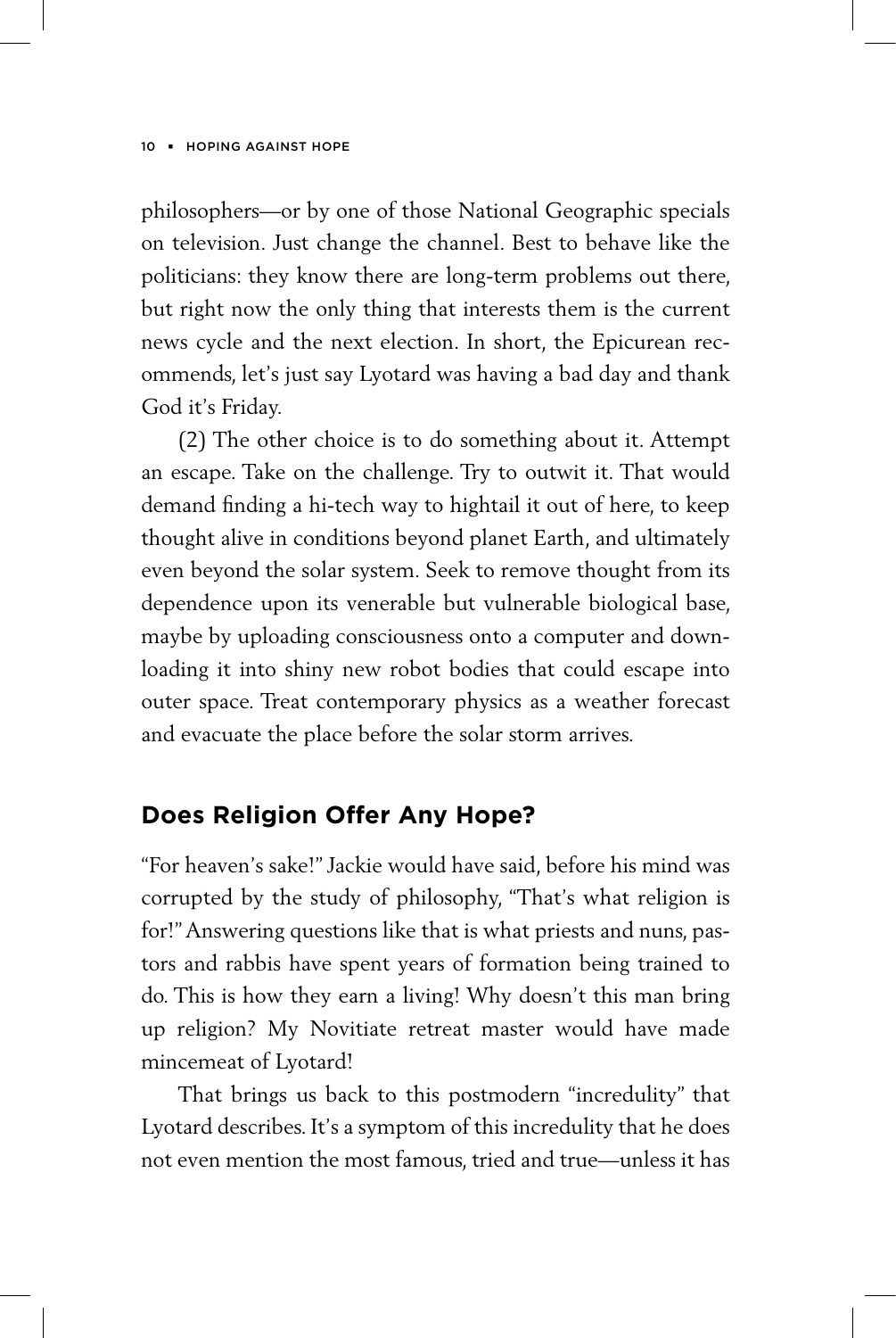been tried and found wanting?—solution of all to his problems: *religion*. It is the business of religion to offer us hope in such circumstances. To anyone with a religious faith, Lyotard seems like a man whose pipes have burst: there is water everywhere, and it never even occurs to him to call the plumber. Are not the priests and pastors precisely the plumbers of the cosmic pipes, the first ones you call at the sign of a cosmic leak? The stock in trade of religion is to offer us the hope of salvation, of something saving that keeps us safe from destruction. The priests can make sense out of anything, says the French psychoanalyst Jacques Lacan, who was raised a Catholic and is speaking to the Catholics when he says this.7 Whether it be personal, national, terrestrial, solar, or even cosmic destruction, bring it on! Religion can handle it all. Or so it claims. O, death where is thy victory? (1 Cor. 15:55)—that is perhaps its most famous boast.

Having been called to the scene of this cosmic catastrophe, and having taken the measure of his audience, my retreat master would solemnly explain that the events the unbelieving philosopher describes are already foretold in the New Testament. This is the day of the coming of the Son of Man, when the sun will go dark, the moon will lose its light, and the stars will fall from the sky, and then the nations will be judged (Mark 13:24; Matt. 25:31). Sure now that he has the attention of his listeners, he continues. The philosopher's infidel vision is constricted to the fate of the "natural" world. But our faith teaches us—now his eyes tilt noticeably heavenwards, the choir springs to its feet, hymnbooks in hand—that we have immortal souls which have a supernatural destiny. The heavens (in the plural) may be headed for extinction but we are headed for Heaven (capitalized and in the singular!). Not the heavens, but Heaven (that's the punch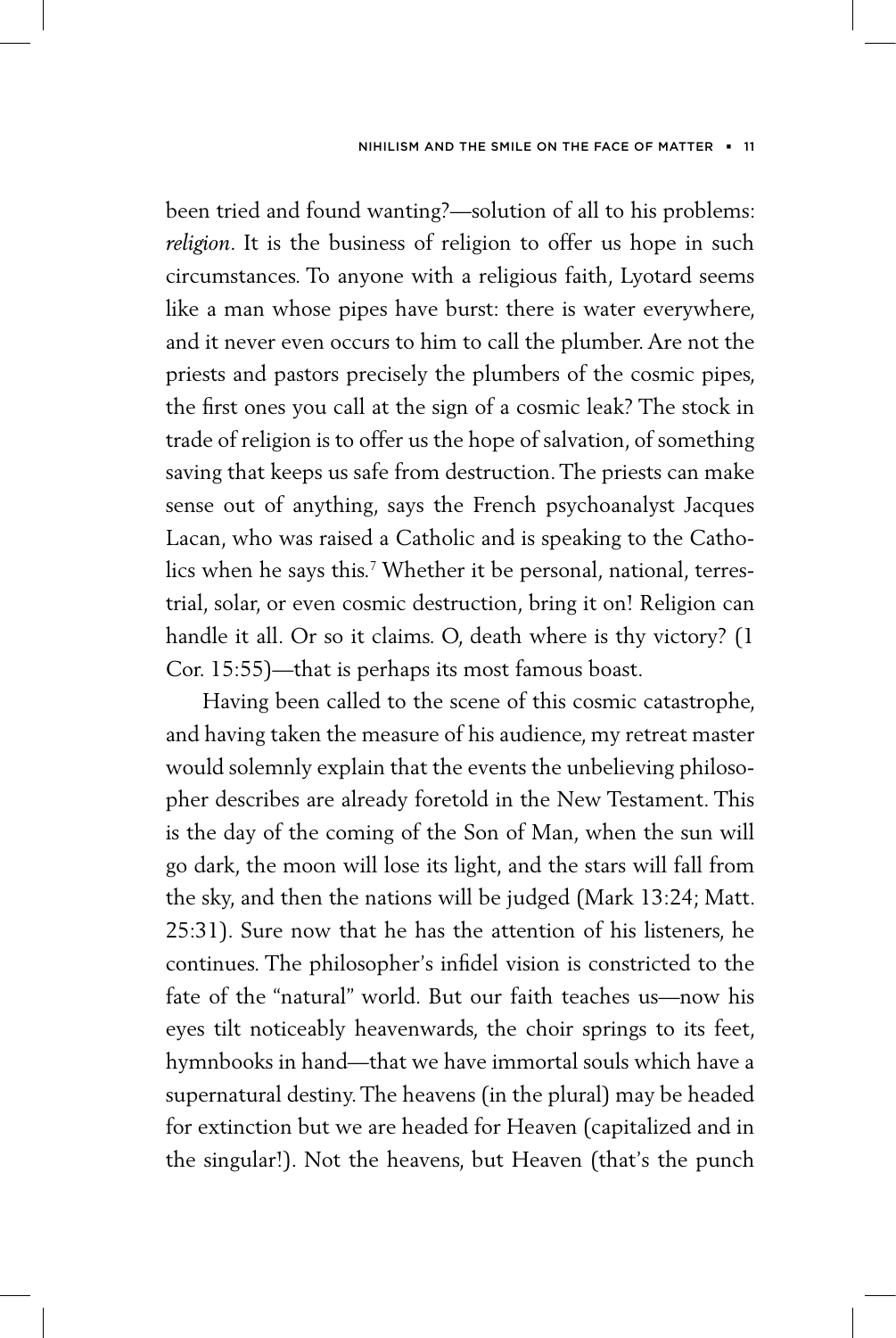line and he's pounding on his pulpit now!). At death we put off our corruptible bodies and thereafter assume incorruptible ones, in which we flit about for all eternity, safe from the assaults of the material world below, buffered from the bruises of the Big Bang, world without end, amen. Alleluia.8 That's the choir's cue and there follows a robust rendering of "Amazing Grace," while the collection plate is passed around (with much hope).

But why does Lyotard not even bring that up? It's that "postmodern condition" thing—in the postmodern world we greet all such big stories, whether they come from the philosophers or the theologians, stories that show the ultimate point of things, with incredulity. Incredulity is just the word for Jackie's musing many summer nights ago, a nicely nuanced word whose root, from *credo*, *credere*, I could hear perfectly in Catholic liturgical Latin. The language spoken by God, as I was early on led to believe, Latin is the first foreign language I studied. As an altar boy, I could spit out long strings of it, spelled out in a kind of phony phonetics, *ahd day-um*, which I could not even understand. I had memorized it, recited it, sung it, and been swept up in the *mysterium tremendum* of its lush, lyrical liturgical rhythms. *Credo* was the name and the first word of the Nicene creed we recited at Mass. *Credo in unum Deum, Patrem omnipotentem, factorem cæli et terræ, visibílium omnium et invisibílium.* 

A perfectly crafted word for Lyotard's purposes, from *credere* + *in*, in the privative, *I un-believe*, incredulity means to decline to believe in God, the Father Almighty, thank you very much. He does not say "I deny it," or "It can be proven false," just that it's unbelievable—the belief is not credible, and we in turn are rightly incredulous about it. Lyotard "prefers not to" believe, striking a very postmodern pose*.* <sup>9</sup> We greet these big stories (*grands récits*)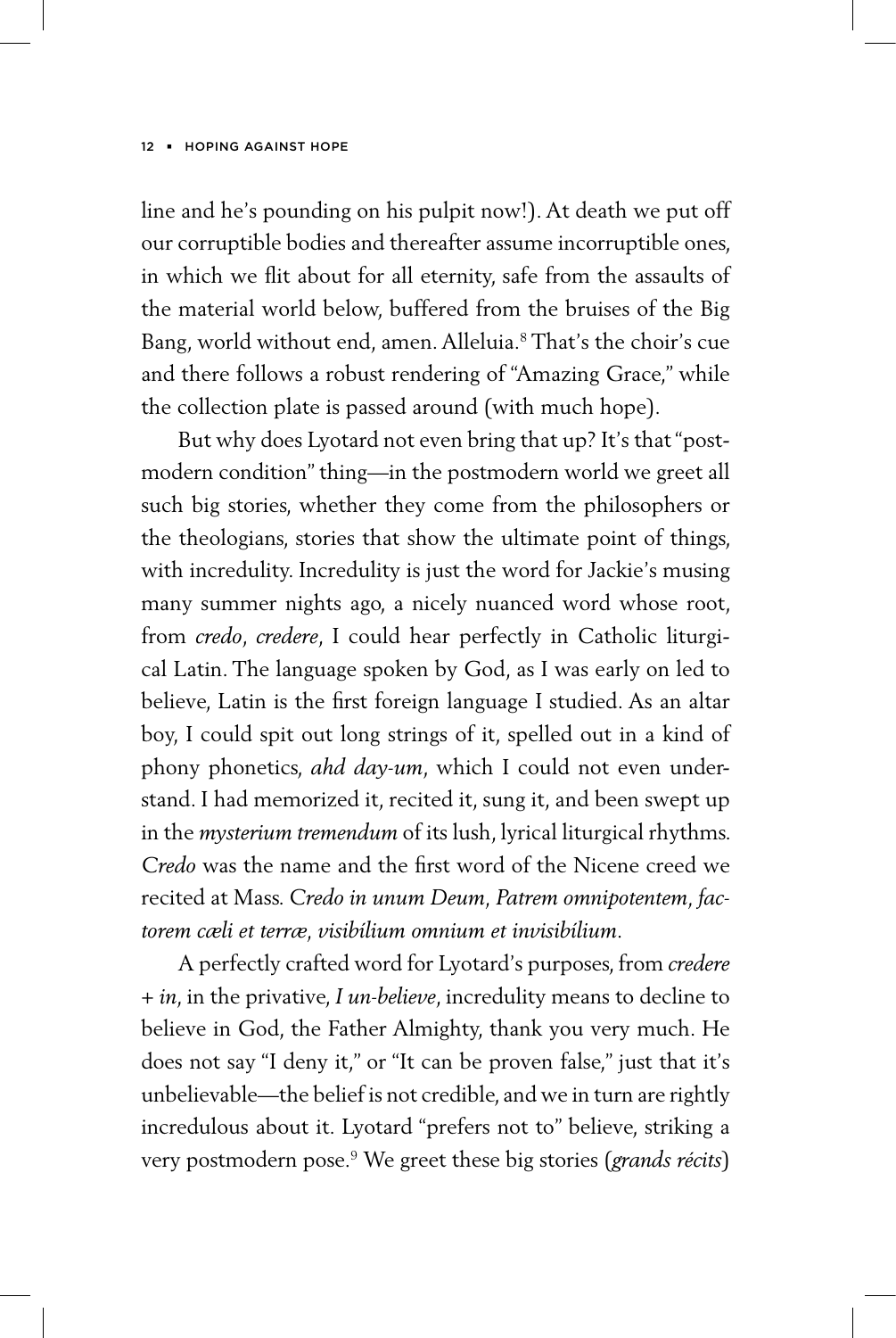with a big yawn. Lyotard treats the religious solution with such exquisite incredulity that he never so much as mentions it. That tells us something about the moribund state of religion today. By failing to include religion in his report on the inhuman, Lyotard is reporting that there is no hope to be found in religion—and therefore no hope *for* religion! That is worlds removed from the religion Jackie, Brother Paul, and I grew up with.

I now think, these many years later, and I bring this up nightly to Jackie and other auditors of my nocturnal seminars, that Lyotard has a point. The faith of my childhood and my parents' home, and of my coming of age intellectually in the world of Catholic universities—let's say the beliefs of the classical orthodoxy—have become increasingly unbelievable, even in the best of hands. I do not merely mean that they find themselves under fire today from militant atheists who attack them from the outside. That the atheists take one look at religion's violence, authoritarianism, intolerance, ignorance, and primitive superstitions (quite a list!) and wash their hands of it should come as no surprise. That attack has been around ever since the Enlightenment enjoined us to "dare to think" (*sapere aude*).10 It comes from people who have a point. But their critique of religion suffers from the fact that they cannot quite see religion from the inside, the way Jackie and I can. They are like critics of nonrepresentational art or atonal music who just plain don't get it—and they don't appreciate the enormous force for good of what I like to call "peace and justice" religious people, like the people of the Catholic Left that I have known all my life. These people are heroic in their service to the needy of the earth and of a more loving heart than the pugnacious leftist intellectuals who want to save humanity but seem to have utter contempt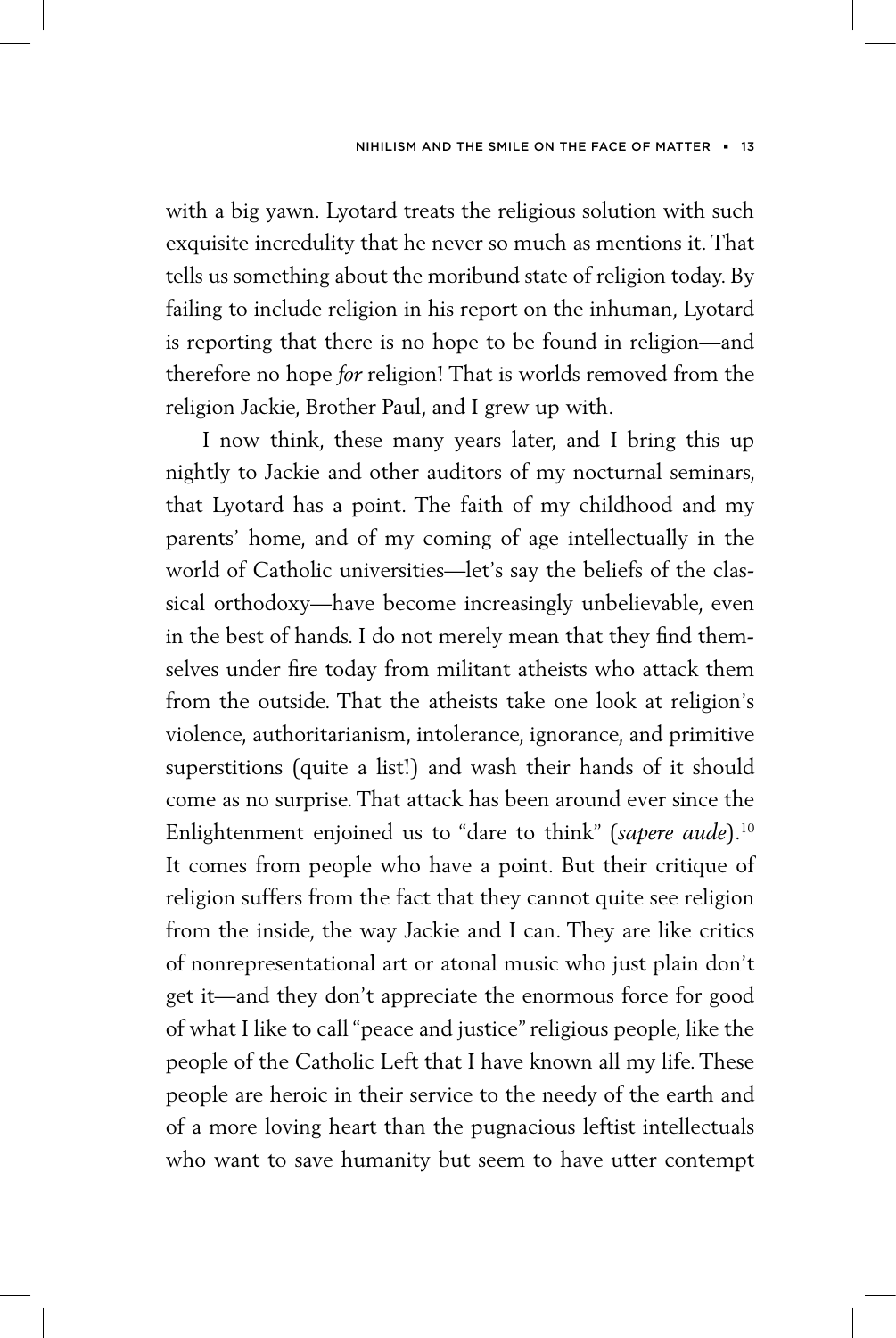for most of the human beings they know. Although I am critical of religion below I never for one moment forget this side of religion, the working church, which is its living heart.<sup>11</sup>

What is more serious is that religion is coming apart at the seams all by itself, withering away from within. More and more of the faithful are coming to agree with Lyotard: this faith has become incredible and we have become incredulous. As a result, religion is being torn up by an internal divide. On the one hand, the conservatives, stampeded first by the naturalism of a hostile "secular" modern world, and then by the relativism (as they see it) of the postmodern world, are in full flight to biblical literalism or the authority of the Church. On the other hand, the progressives are in full flight from the conservatives, from their literalism and authoritarianism, in search of a way to live sensibly and commodiously in a rapidly changing, postmodern, hi-tech, multicultural world. They are incredulous; they simply do not believe, or they attach less and less importance to believing the old beliefs. At most, such people accept the old dogmas and the old supernaturalism with a grain of salt and quietly conclude or sometimes not so quietly—that at best the old orthodoxy has a purely metaphorical significance. By such people I do not restrict myself to the people in the pews; I also mean the people up front, in the pulpit doing the preaching.

The conservatives confirm that religion requires believing fantasies. The progressives confirm that living well has little or nothing to do with believing in religion's supernatural beings and codified doctrines. Indeed, far from being sustained by such beliefs, living well is actually impeded by it and too often results in leading furiously reactionary, intolerant, exclusionary, avaricious, mean-spirited, science-denying and anti-modern lives.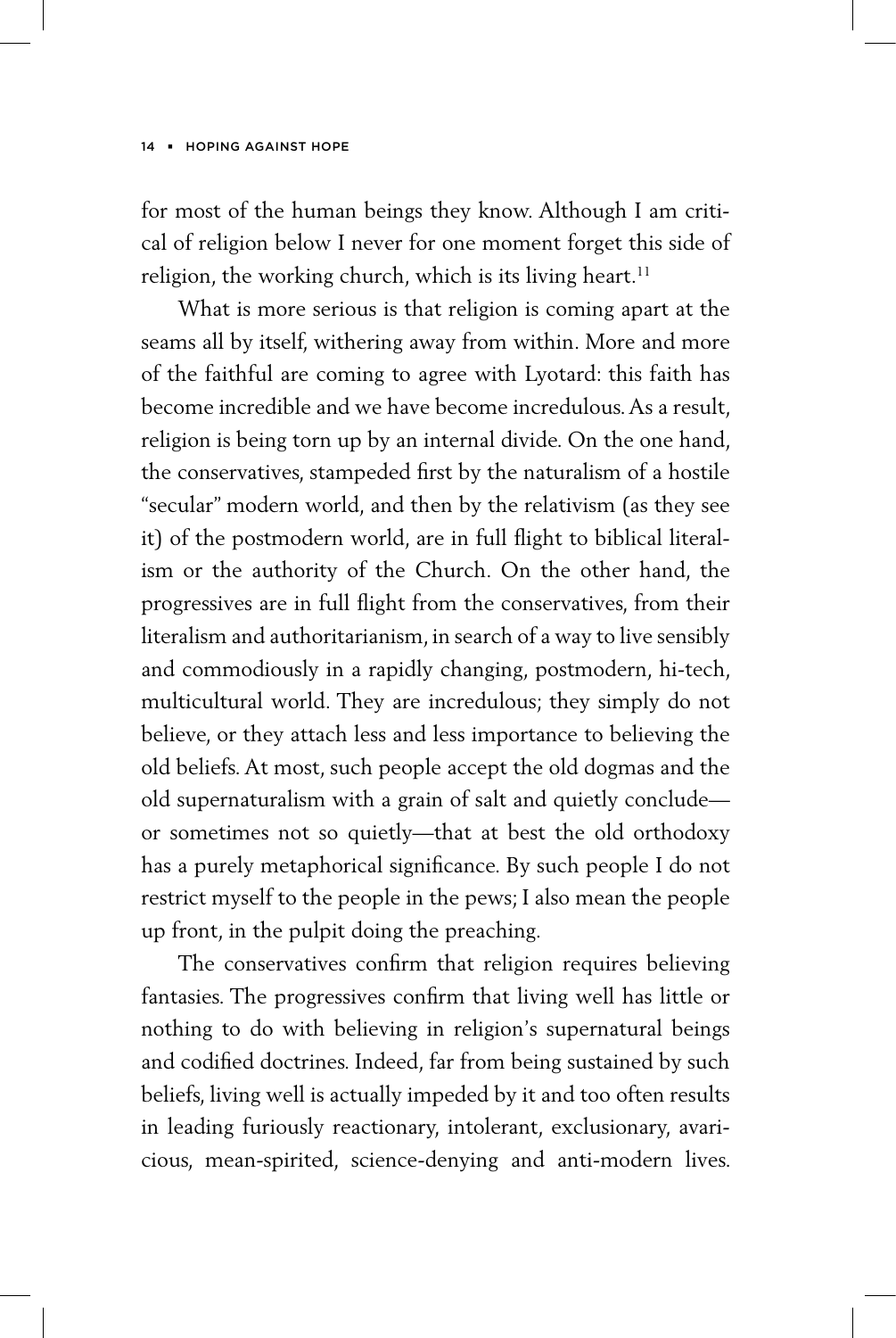The swiftness with which so many conservative churches align themselves with the most hateful politics, with racism, sexism, militarism, and free-market euphoria, with xenophobia and homophobia, with the very forces that oppress "one of the least of the members of my family" (Matt. 25:40), makes religion unbelievable even to the very people who struggle to believe it. The ugliness of spirit of so many religious people within religion constitutes a much more effective argument against religion than anything the new atheists can come up with from without.12 This inner rot is a much more serious problem for religion than the drive-by shootings of religion attempted by its militant critics. It would be like the nonrepresentational artists themselves concluding that their art has all been foolishness, giving up on it and deciding to go to law school.

## **A Past That Was Never Present**

I share Lyotard's incredulity about the classical idea of religion. Jackie, Brother Paul, and I have paid our dues to it, swayed in unison with its rhythms, and lived in its bosom, and my wife, Kathy, and I tried our hand, with uneven success, in getting our children to rock with us. Kathy and I were born and raised in the same neighborhood and we gave our children a run at Catholicism, but it did not quite take. I think that it has been given ample time to state its case over the last couple of millennia. This is not to say that I agree with Freud, who thought it was an illusion and that it was done for; religion's death has been repeatedly predicted since the middle of the nineteenth century. I agree with Lacan that the illusion is to think it is done for. On the contrary, there is no telling how long the power of illusions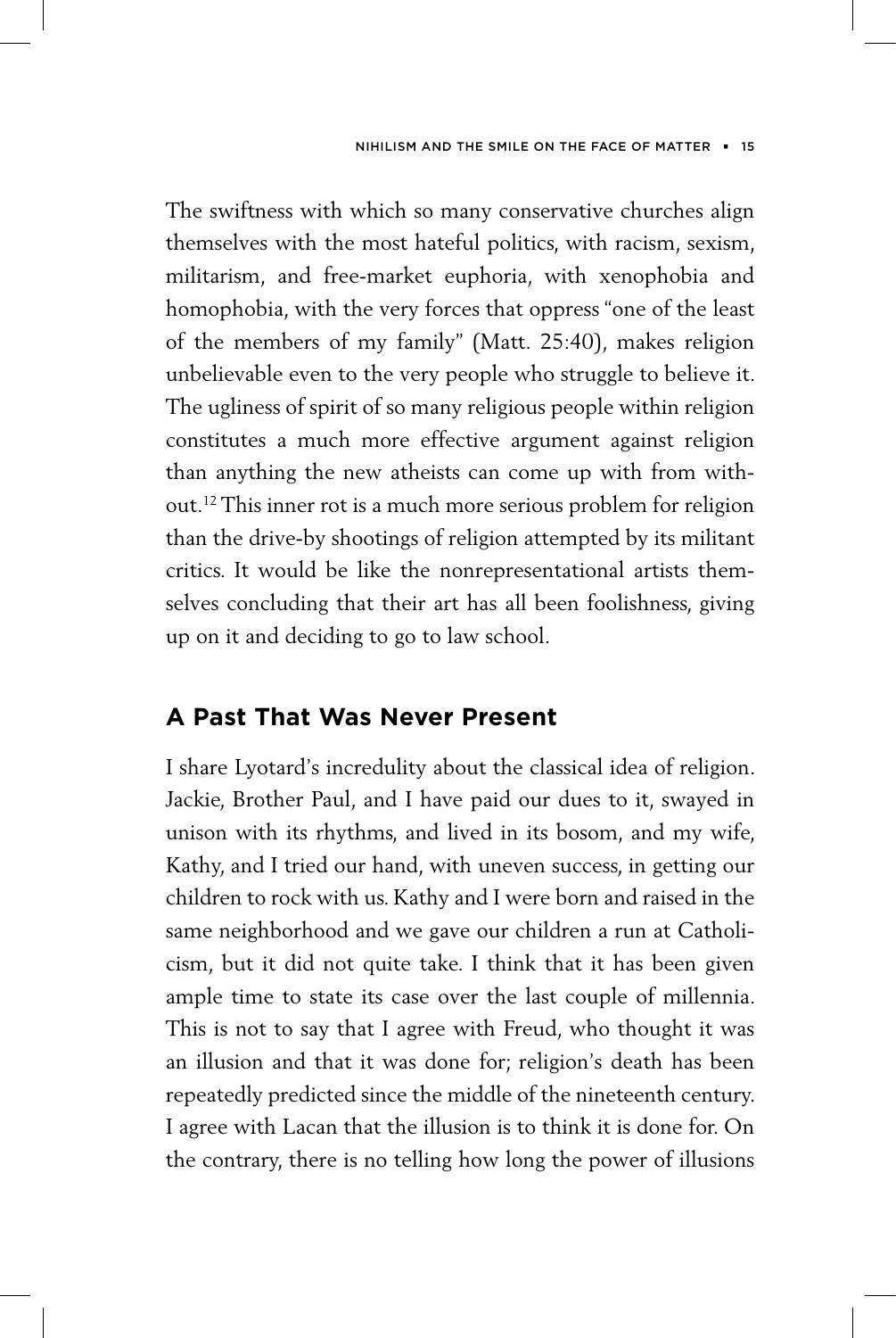to soothe and seduce souls will keep it in business. Nonetheless, I do think it is bearing up less and less well under scrutiny for those who care to scrutinize it and that it is being eaten away by incredulity. The old Enlightenment motto, "Dare to think," is slowly catching up with religion, and I think religion is presently running out of steam among the dare-to-think set, which does not mean it will not continue to flourish among those who do not dare to think or read or to pause over the dark depths of a cosmic sky.

Nonetheless, I remember a past that was never present, a possibility that was never actual, traces of something that was never there, a dream, perhaps—a dream of a religion perhaps which never existed, which is always promised, which never comes, like a messiah who never shows up. So whether for autobiographical or philosophical reasons—how would I ever be able to separate them?—I am not quite ready to give up on the word *religion*, however many reasons religion gives me for doing so. Ill-advised though this may be, I will, accordingly, in what follows work through the memory I have of something that did not exist, of a more elemental faith and hope and love, and hence of a more elemental religion, a kind of proto-religion. The orthodox will rend their garments and denounce this as a completely phony religion, a poor, thin-blooded imitation of the real thing. That is one of the reasons I am tempted to abandon the word to them and let them all go up in flames together. I proceed with this proposal all the while being acutely uncomfortable with the word *religion*. I am attempting to retrieve a deeper religious attitude from the *homo religiosus*, from the dogmatism and supernaturalism of the "men of religion,"13 in whose hands religion is codified, regulated, and even turned into an alibi for murder and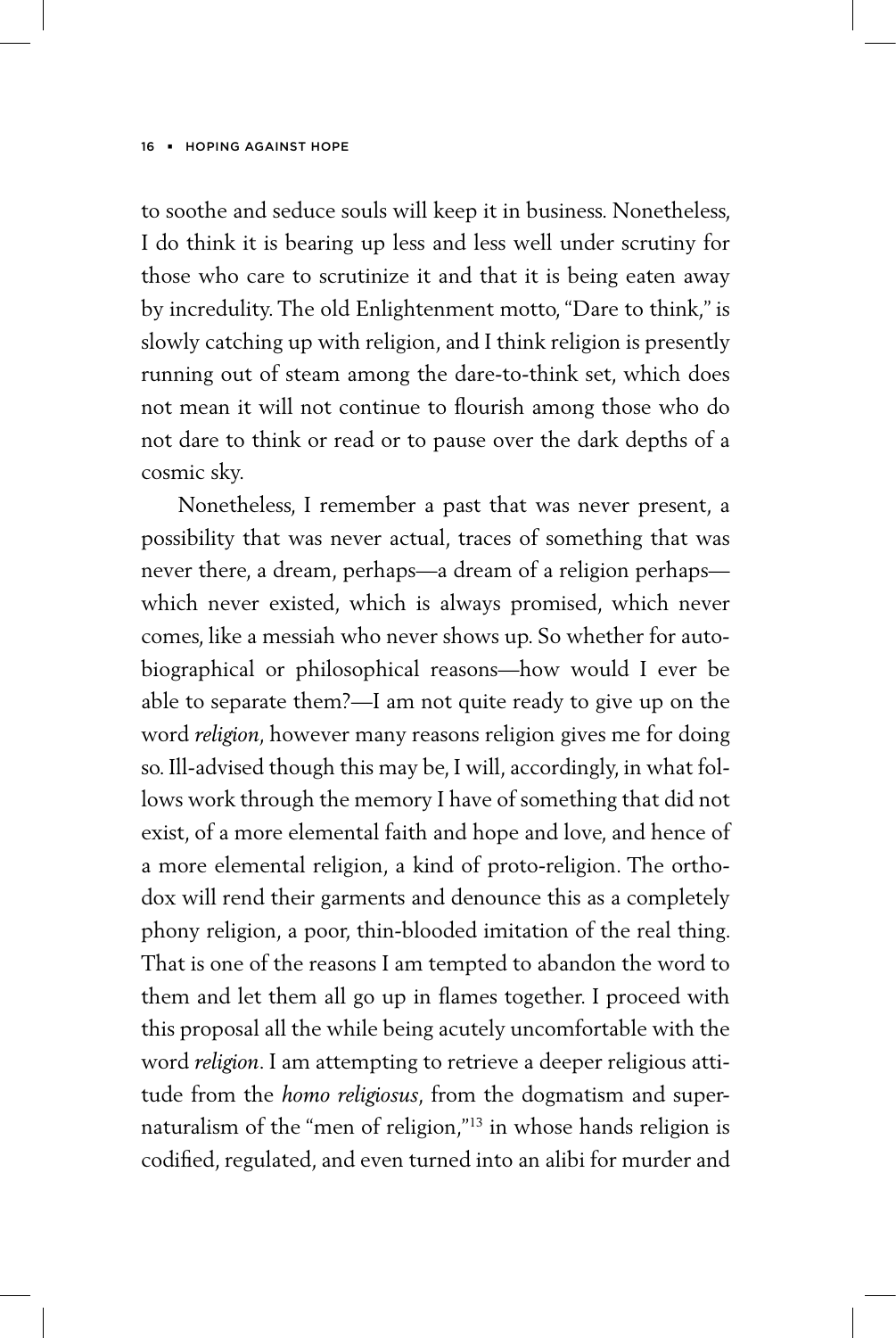violence. I am seeking to know what religion would look like, what form it could take, if it were wrested free from people who consider themselves authorities in matters in which we are all unlearned novices and perpetual beginners.

Imagine if religion appeared incognito, under a pseudonym, taking both the believers and the unbelievers by surprise when it finally removes its disguise? Imagine someone, for example, rewriting Augustine's *Confessions*, where all the dogmatically charged language in this magnificent story of a restless heart is transcribed into another idiom, and making it to the top of Amazon's best-seller list. How chagrinned the new atheists would be to learn the provenance of this book they bought and read and recommended to one another! Jacques Derrida, my favorite twentieth-century philosopher, has actually written something like such a book, except it is so difficult to understand that it will never top the Amazon rankings.<sup>14</sup> In this book he revealed that "Jacques" was a pen name and his real name was, glory be to God, "Jackie!" (I was dumbstruck by this!) This other Jackie, as I will call him, would loosen my tongue, and if I am ever dragged before the Inquisition, I will blame it all on him. Jackie made me do it, a *double entendre* they will not understand, as sometimes I do not understand it myself. My life has turned into a confusing game of Jacks.

So rather than jettisoning the word altogether, I propose instead we think again, thoroughly re-think, from the ground up, what we mean by "religion," a Christian Latin word that I embrace with unrelenting wholehearted incredulity. I will recommend here we move on to what I will call here, following Derrida, a "religion without religion" or, following the theologian Dietrich Bonhoeffer, a "religionless Christianity"15—once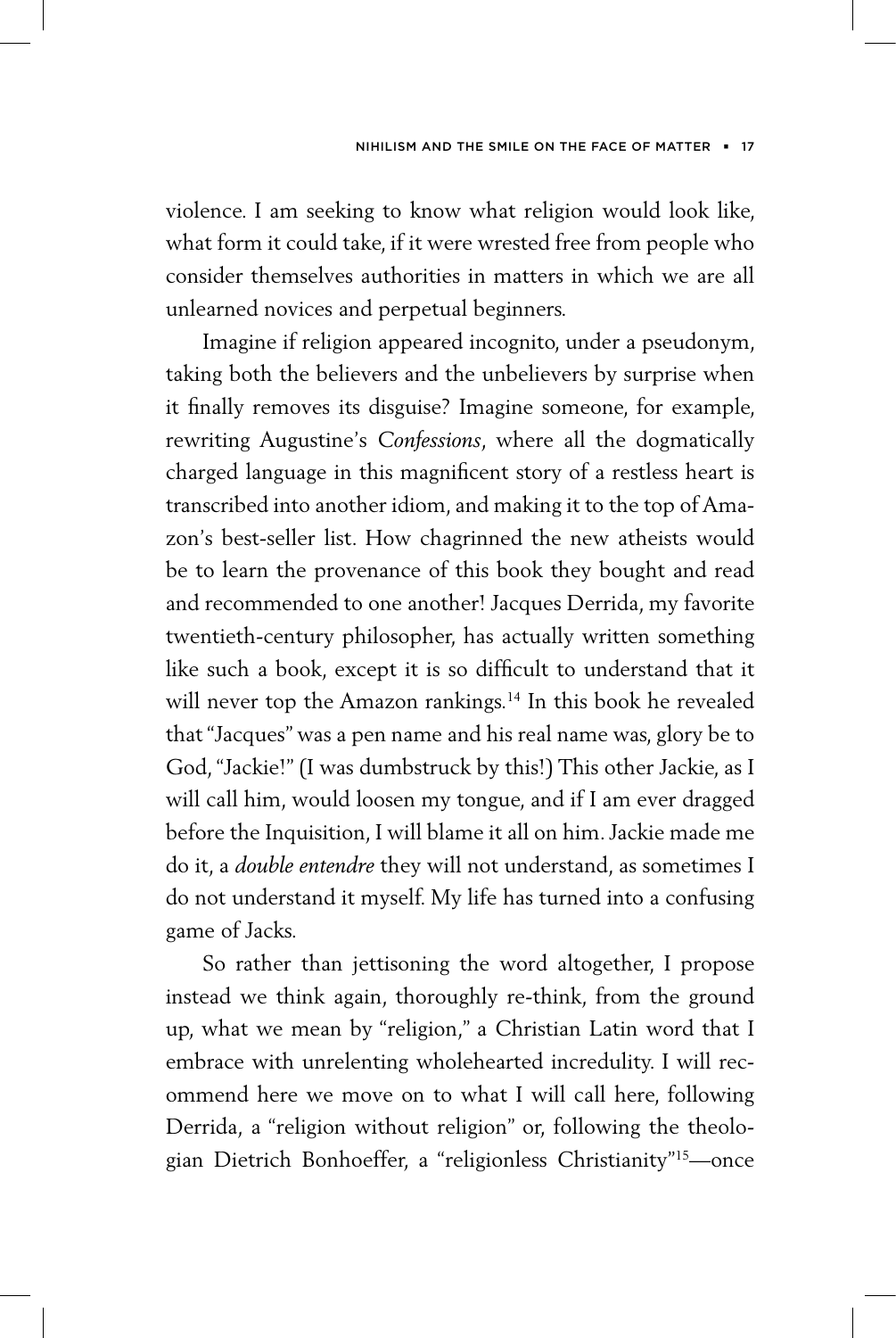again attesting to the emancipatory power of this little word "without." I could not make it without this word; I cannot do without *without*. There may be hope in and for a religion of a different kind, one that comes through, after, against, and without religion, which would start out by keeping a wary distance from a lot of what is going on in religion right now but without relapsing into a simple antagonistic new-atheist diatribe against religion.16 Even so, I seek to show that something significant, something irreducible, something we cannot do without, is going on *in* religion, something happening in or to religion that religion itself does not grasp and even seeks to repress, something that both religion and religion's antagonists do not allow themselves to think, to dare to think, which is what I think now. Every night I bring this up with Jackie, Brother Paul, the professor, the entire committee, whenever we have a quorum.

As for Lyotard, I want to outbid him, raise the stakes, be more Lyotardian than Lyotard, by persuading him there is a certain religion that resides *within* the very cosmic nihilism he described so well. This implies—if I can get away with saying this—that there is a kind of *theology of nihilism*. (I can already see the protesters forming a line outside my window.) I recommend neither Epicurus nor technology nor classical religion. I have no reason—let alone the mathematics—to doubt the physicists about the cosmic climax they predict. As a matter of fact, I find nothing in the cosmic death sentence they pronounce cause to give up on the world of space and time. Religion and physics now seem to me less and less opposed, more and more juxtaposed.

On the contrary! *I never lose hope in hope*, and though we are tempted, Jackie and I do not quite quit on religion, albeit on an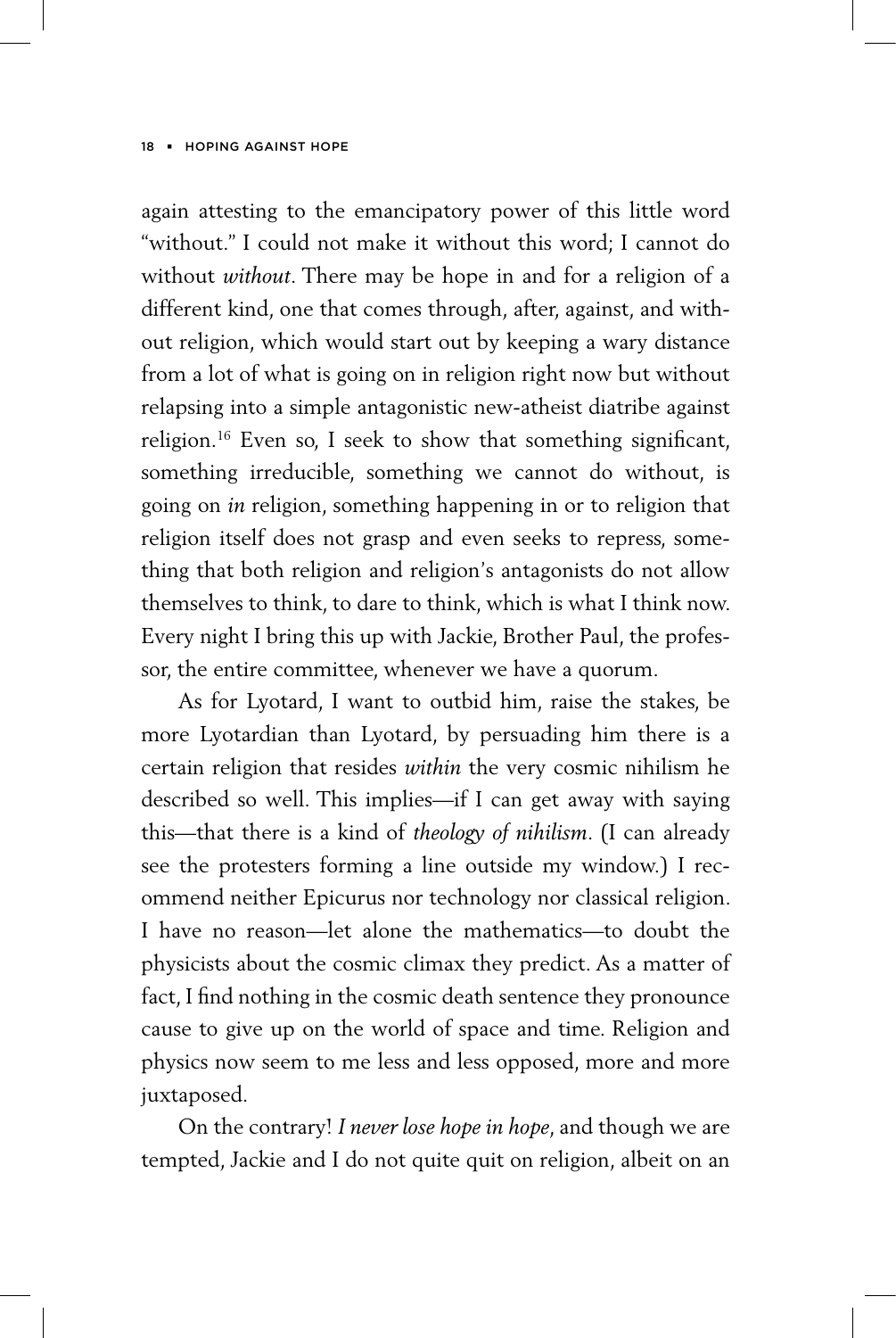odd and audacious religion, one that will never win ecclesiastical approval. If I am ever commissioned to negotiate with the nihilists, I will state from the start that these three—hope, the reality of the material world, and (an oddly religionless) religion—are my non-negotiables. They are the materials from which I will forge a peculiar religion revolving around what I like to call the "nihilism of grace" that the priests and nuns back in my childhood parish would judge purely heretical. If my ships sinks, I will stand by materiality, hope, and grace to the end like a loyal captain, and we will all go down together.

I hope I have made it plain that for the most part religion deserves all the incredulity by which it is presently greeted. My best guess is that in its orthodox form it will become more and more incredible with each passing day, which does not mean it will pass away. Unless there might be another religion, another way of hoping and having faith, another sense of grace and miracle, another way to pray and to practice what Kierkegaard called the works of love, without mystifying itself with supernatural forces or special revelations. If there is not another religion, then the hope religion offers is hopeless, religion is not worth saving, and Lyotard is right to ignore it.

My childhood was saturated by religion, a religion I see now was one of a loving but intimidating authoritarianism, in which "dare to think" was a veiled threat: just you dare and you'll live to regret it! (Parents, priests, and nuns practiced "corporal punishment" in those days.) This world, which was populated by good people with the best of intentions, I propose, requires a repetition, not a simple destruction. (To make a long story short, destruction is the modern critical approach to religion; repetition is the postmodern.) So my goal here is to sketch an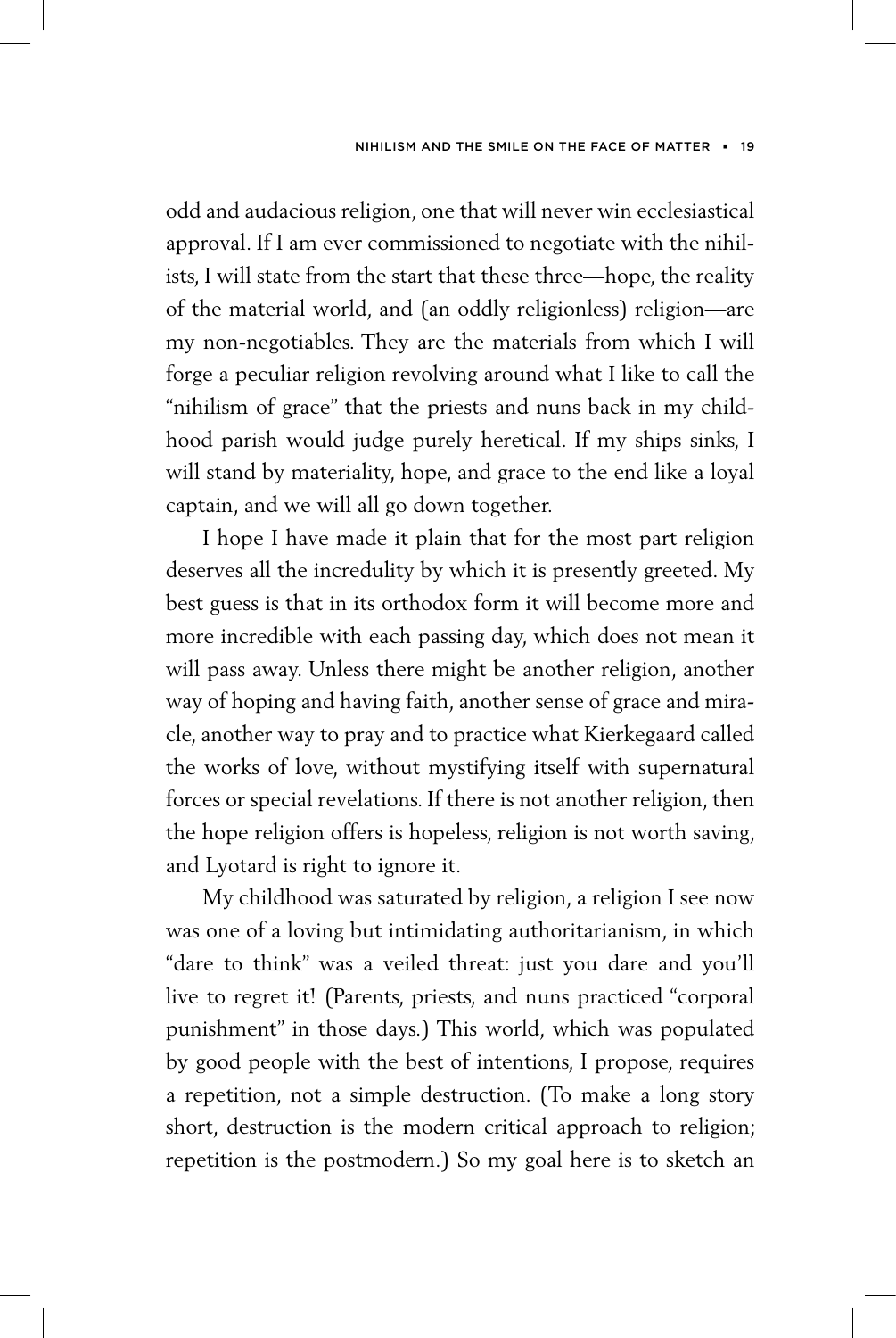alternative view of religion, a religion worthy of our faith, a religion without this incredible religion, a religion that makes itself worthy of what is really going on in religion. This alternate religionless religion has to do not with fantastic otherworldly interventions into human experience, as if life were a Hollywood movie or an animated cartoon, but with the inventiveness and reinventiveness that has always marked human experience. If we lack religion in the sense in which I intend it, that will mean we have given up on life. If we "lose our faith" in the sense I have in mind, our life will collapse upon itself in a heap. This alternate religion crosses over the divide between believer and unbeliever, theist and atheist, faith and reason, the religious and the secular, this world and the next. This divide has succeeded in making religion more and more incredible and making us more and more incredulous.

I am not sure the word *religion* can be or is even worth saving. Without it we would have to do without sanctuaries for the refugees of repression, without radical peace and justice workers selflessly dedicated to serving the wretched of the earth, the very religion that Pope Francis, the pope of the poor, is trying mightily to revive in the face of entrenched opposition from within Catholicism itself. Religion is an ambiguous, two-edged sword. It is supposed to be all about salvation, so maybe it can save it itself. Pastor, save thyself! At the very least it is a good strategy, a bit of a Trojan horse trick, to use an old word in a new way, in such a way that something of the old word is still discernible even as it undergoes a deep mutation and allows something unexpected to emerge. That is what I mean by repetition and what I hope to do here by reenacting the tropes of religion, or redeploying its troops, above all those that turn on grace,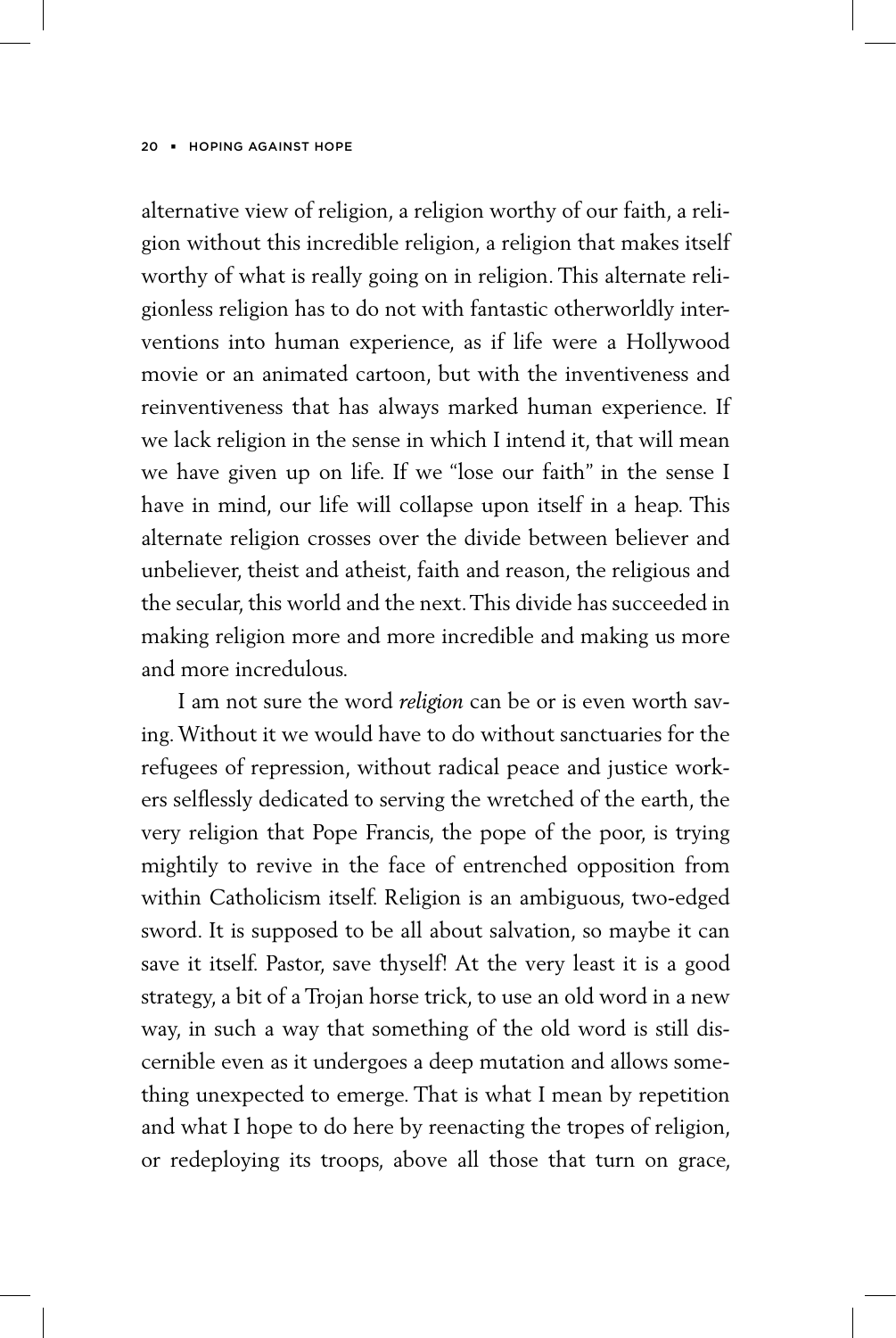hope, and the future. My idea is to don the garments of a certain religion thereby luring in the pious and scandalizing my secular friends, at least long enough to take them both by surprise, which means I have lured them into hearing me out. Unlike traditional religion and its comforting stories, this religion will not ensure that we will all get more sleep. On the contrary, it ensures an endless conversation with the specters of the night.

#### **Itinerary**

For such an ambitious undertaking, I require help. This I find throughout in the mystics, figures who first paid a visit to Brother Paul and made a lasting impression upon an impressionable young man. In this book, the mystics play a special role as the insiders in religion, whose bold strokes cut to the core of religion, while all along being outsiders who unnerve the powersthat-be on the inside. The structure of this slash, of this inside/ outside, within/without (another postmodern trope), is crucial to the line I am advancing here, where the trick is not to let one side get the better of the other. I will first explain my lifelong taste for the mystics (chapter 2). They sound the depths of our everyday and quotidian lives and have helped pave the way for the modern and postmodern world we live in. I will then turn to two familiar, everyday, commonplace experiences—giving a gift and hospitality—and propose that each of them trembles with mystical depth and each represents a powerful and important ingredient in the case I am making for a postmodern religion (chapters 3–5). That is all by way of amassing evidence to present to the court for the position I take on God, about whom I will say a few things that would have scared Jackie and Brother